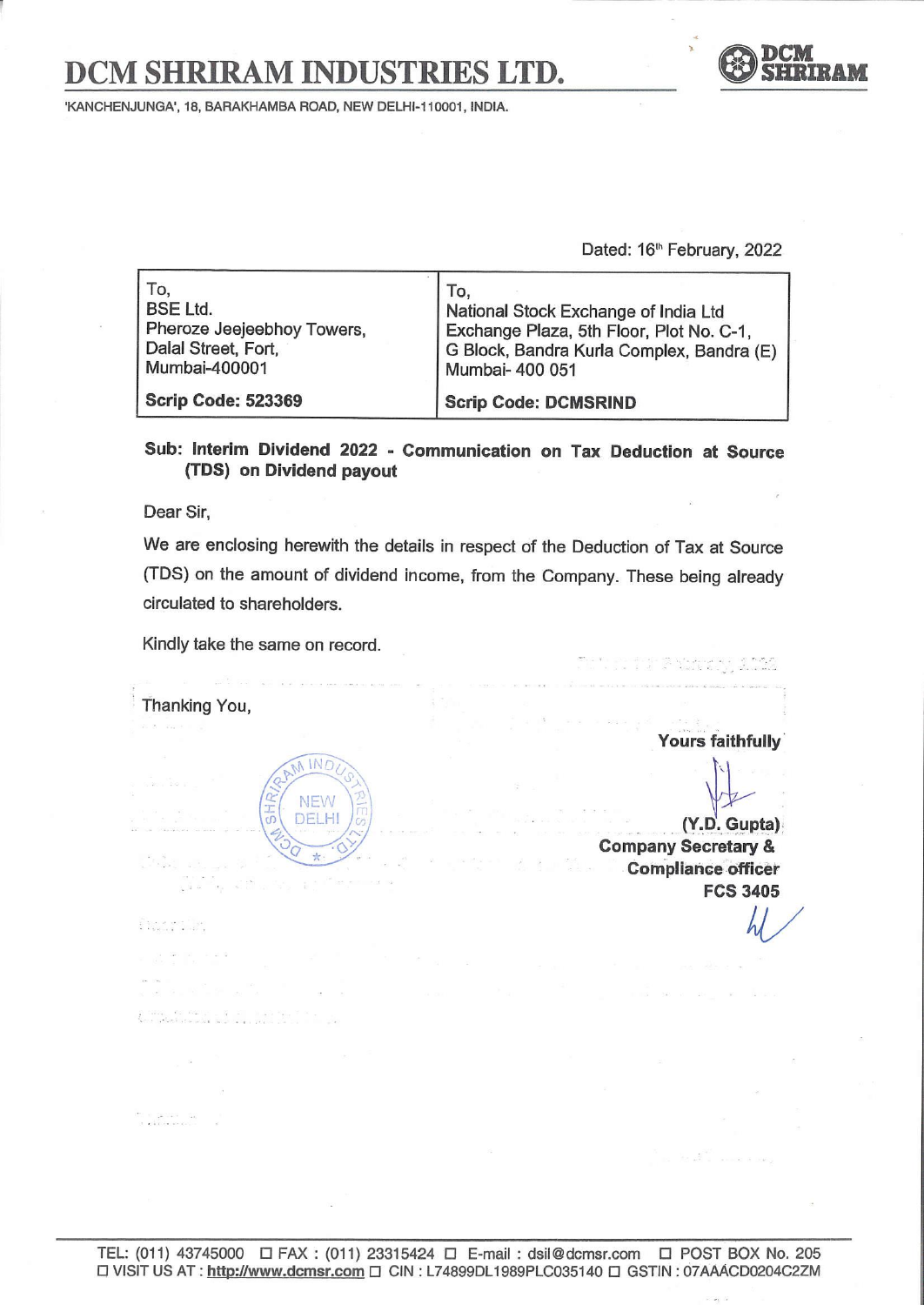# **Information regarding deduction of Tax at source:**

This is to inform you that the Board at its meeting held on 14th February, 2022, has declared an interim dividend of Re. 1/- (i.e. 50%) per equity share of the face value of Rs. 2/- each fully paid-up for the financial Year 2021-22. The said dividend will be payable to those members whose names appear in the Register of Members of the Company on the record date **i.e. 24th February, 2022.**

In accordance with the provisions of the Income-tax Act, 1961 ("IT Act"), as amended from time to time, read with the provisions of the Finance Act, 2020, with effect from April 1, 2020, dividend declared and paid by the Company is taxable in the hands of its members and the Company is required to deduct tax at source ("TDS") from dividend paid to the members at the applicable rates. The tax rates would vary depending on the residential status of the shareholder and requisite documents registered with the Company.

### **RESIDENT SHAREHOLDERS:**

i. Resident individual shareholders:

| <b>Particulars</b>                                                                                                      | Current rate<br>withholding tax      |
|-------------------------------------------------------------------------------------------------------------------------|--------------------------------------|
| Valid PAN updated in the Company's Register of 10%<br><b>Members</b>                                                    |                                      |
| Members not having PAN (not registered) / invalid   20%<br><b>PAN</b>                                                   |                                      |
| Submission of lower/nil tax deduction certificate<br>issued by Income Tax Department u/s 197 of Income<br>Tax Act, 1961 | Rate specified in the<br>certificate |

**ii. Members may note that no tax is required to be deducted on the dividend payable to a resident individual if the total dividend to be received by them during Financial Year 2021-22 does not exceed Rs. 5,000 and also in cases where members provide valid Form 15G/Form 15H (applicable to individuals aged 60 years or more) subject to conditions specified in the IT Act. The formats of Form 15G/15H are given below:**

[Click here](https://crimg.kfintech.com/bmails/files/DCM13485_Form15G.pdf) to download - Form 15G

[Click here](https://crimg.kfintech.com/bmails/files/DCM13485_Form15H.pdf) to download - Form 15H

You can also download Form 15G / 15H from the Income-tax website [www.incometaxindia.gov.in](https://www.incometaxindia.gov.in/)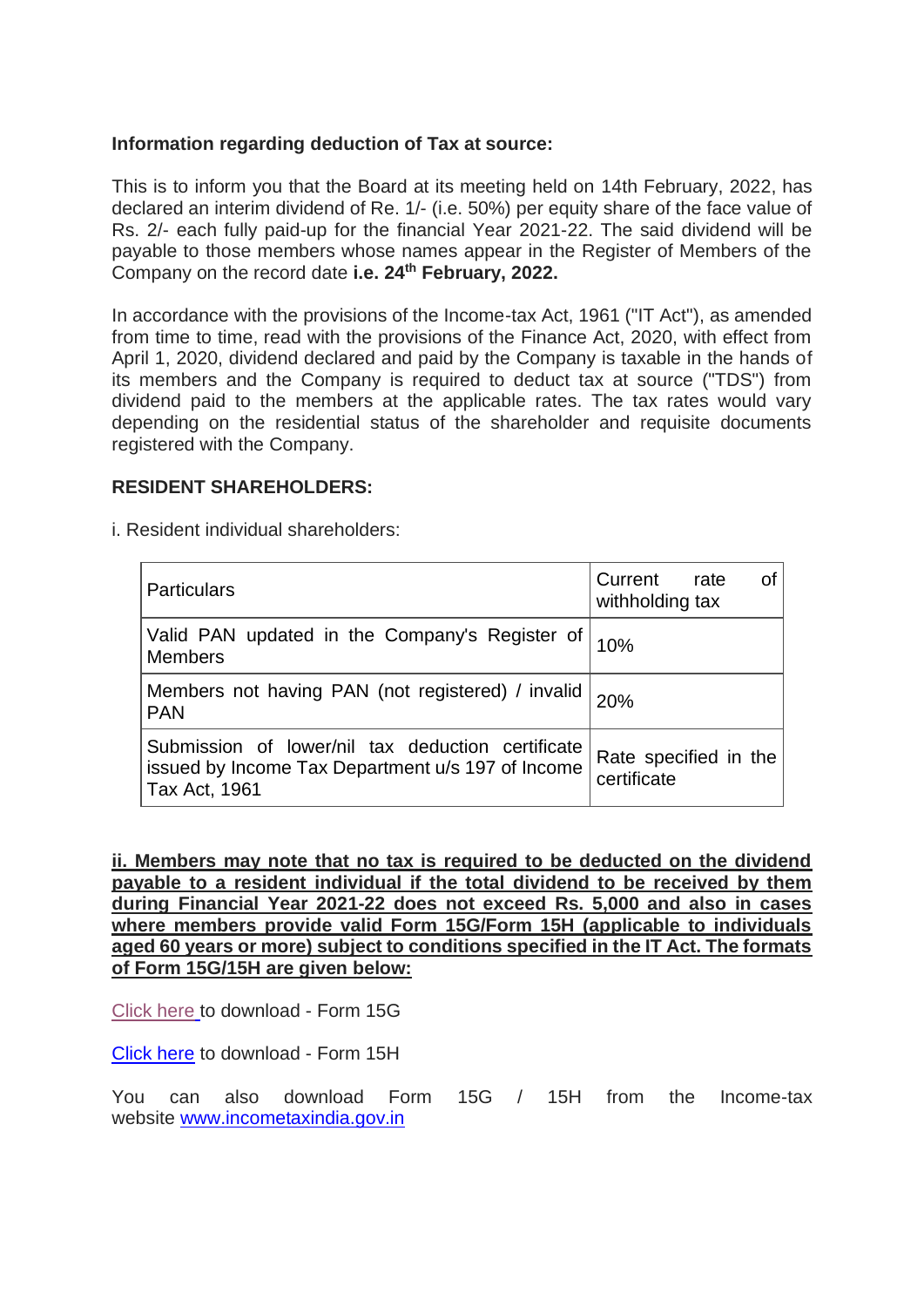# **iii. Resident Shareholders other than individuals:**

In case of a certain class of resident shareholders other than individuals who are covered under provisions of Section 194 or Section 196 or Section 197A of the Act, no tax shall be deducted at source ('NIL rate'), subject to submission of sufficient documentary evidence thereof, along with exemption notification, if any, as per the relevant provisions of the Income Tax Act, to the satisfaction of the Company. This illustratively includes following:

- i. Insurance Companies: Public Sector & other insurance companies: A declaration that it has a full beneficial interest with respect to the shares owned by it along with a self-attested copy of PAN card.
- ii. Mutual Funds: Self-declaration that they are specified and covered under Section 10 (23D) of the Act along with a self-attested copy of PAN card and registration certificate.
- iii. Alternative Investment Fund ('AIF'): AIF established/incorporated in India Self-declaration that its income is exempt under Section 10 (23FBA) of the Act and they are governed by SEBI Regulations as Category I or Category II AIF along with a self-attested copy of the PAN card and registration certificate.
- iv. Corporation established by or under a Central Act which is, under any law for the time being in force, exempt from income-tax on its income: Selfdeclaration specifying the specific Central Act under which such corporation is established and that their income is exempt under the provisions of the Act along with a self-attested copy of the PAN card and registration certificate
- v. Other Resident Non-Individual Shareholders: Shareholders who are exempted from the provisions of TDS as per Section 194 of the Act or who are covered under Section 196 of the Act shall also not be subjected to any TDS, provided they submit an attested copy of the PAN along with the documentary evidence in relation to the same.

Application of Nil rate at the time of tax deduction / withholding on the dividend is subject to completeness and satisfactory review by the Company, of the documents submitted by such shareholders. Notwithstanding anything contained above, in case where the shareholders provide a certificate under Section 197 of the Act for lower / NIL withholding of taxes, the rate specified in the said certificate shall be considered, based on submission of self-attested copy of the same.

# **NON-RESIDENT SHAREHOLDERS**

For non-resident shareholders, taxes are required to be withheld in accordance with the provisions of Section 195 and other applicable sections of the IT Act, at the rates currently in force. The withholding tax shall be at the rate of 20% (plus applicable surcharge and cess) or as notified by the Government of India on the amount of dividend payable. However, as per Section 90 of the IT Act, non-resident shareholders have the option to be governed by the provisions of the Double Tax Avoidance Agreement (DTAA) between India and the country of tax residence of the member, if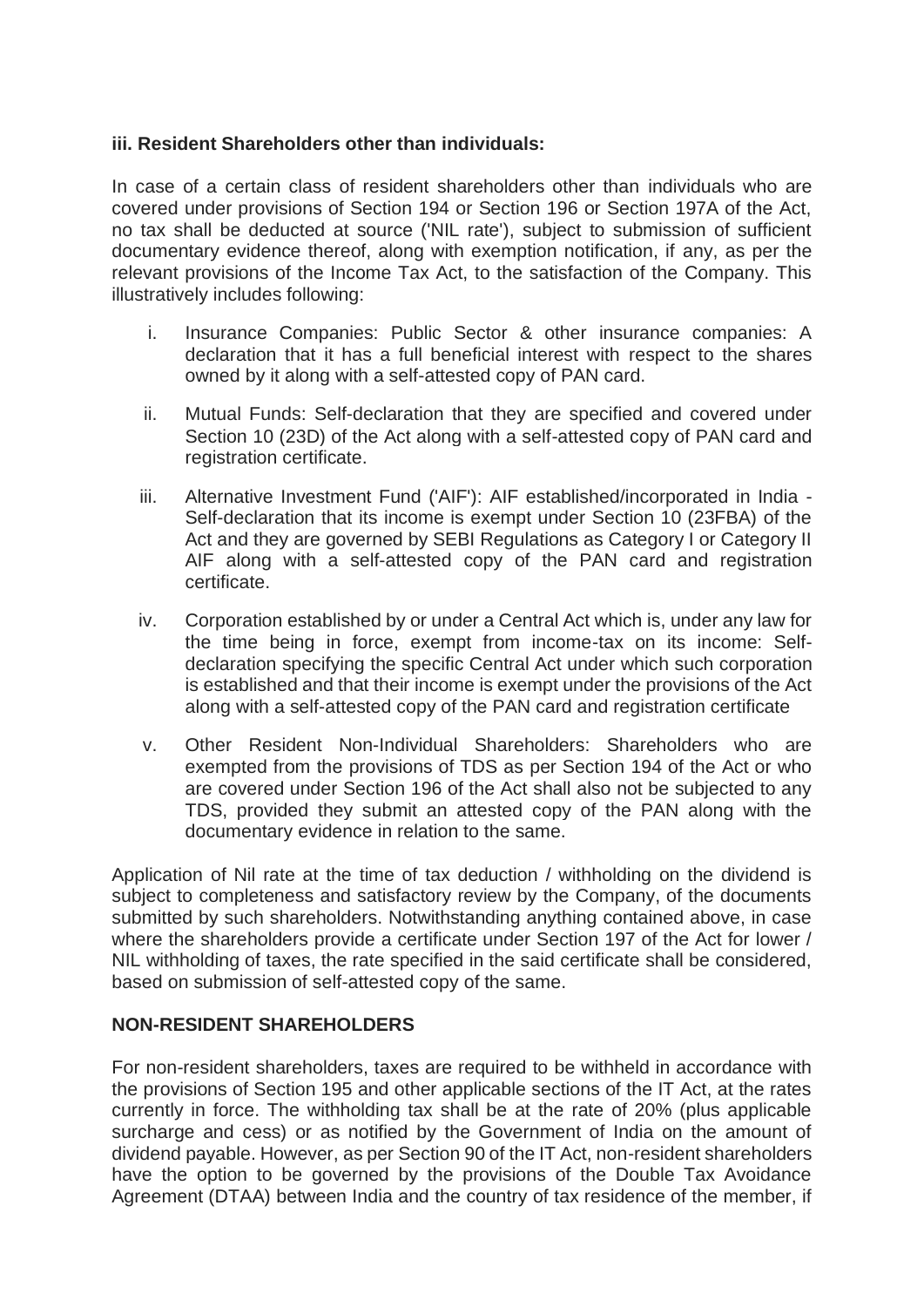such DTAA provisions are more beneficial to the shareholder. For this purpose, i.e. to avail the benefits under the DTAA, non-resident shareholders will have to provide the following:

- Self-attested copy of PAN Card, if any, allotted by the Indian Income Tax authorities;
- Self-attested copy of Tax Residency Certificate ('TRC') obtained from the tax authorities of the country of which the shareholder is tax resident, valid as on date of payment;
- Self-declaration in Form 10F [\(Click here to download Form 10F\)](https://crimg.kfintech.com/bmails/files/12333_DCM_Form_10F.pdf)
- Self-declaration for the financial year 2021-22 [\[Click here to download the self](https://crimg.kfintech.com/bmails/files/12333_Beneficial_ownership_declaration.pdf)[declaration format\]](https://crimg.kfintech.com/bmails/files/12333_Beneficial_ownership_declaration.pdf), certifying the following:
- Shareholder is and will continue to remain a tax resident of the country of its residence during the Financial Year;
- Shareholder is eligible to claim the beneficial DTAA rate for the purposes of tax withholding on dividend declared by the Company;
- Shareholder has no reason to believe that its claim for the benefits of the DTAA is impaired in any manner;
- Shareholder is the ultimate beneficial owner of its shareholding in the Company and dividend receivable from the Company; and
- Shareholder does not have a taxable presence or a permanent establishment in India during the financial year.
- Any other documents as prescribed under the IT Act for lower withholding of taxes if applicable, duly attested by member

Please note that the application of beneficial DTAA rate at the time of tax deduction / withholding on dividend shall be subject to completeness and satisfactory review by the Company of the documents submitted by the non-resident shareholders.

**Dividend paid to Foreign Institutional Investors ("FII") and Foreign Portfolio Investors ("FPI")**- Tax shall be deducted at source @ 20% (plus applicable surcharge and cess) on dividend paid to FII and FPI. For the purpose of withholding tax, it may not be possible to consider applicable DTAA benefits, if any, in case of FII and FPI since the provisions of the Act do not provide so;

**Tax resident of any notified jurisdictional area** - Where any shareholder is a tax resident of any country or territory notified as a notified jurisdictional area under Section 94A (1) of the Act, tax will be deducted at source at the rate of 30% or at the rate specified in the relevant provision of the Act or at the rates in force, whichever is higher, from the dividend payable to such shareholder in accordance with Section 94A (5) of the Act.